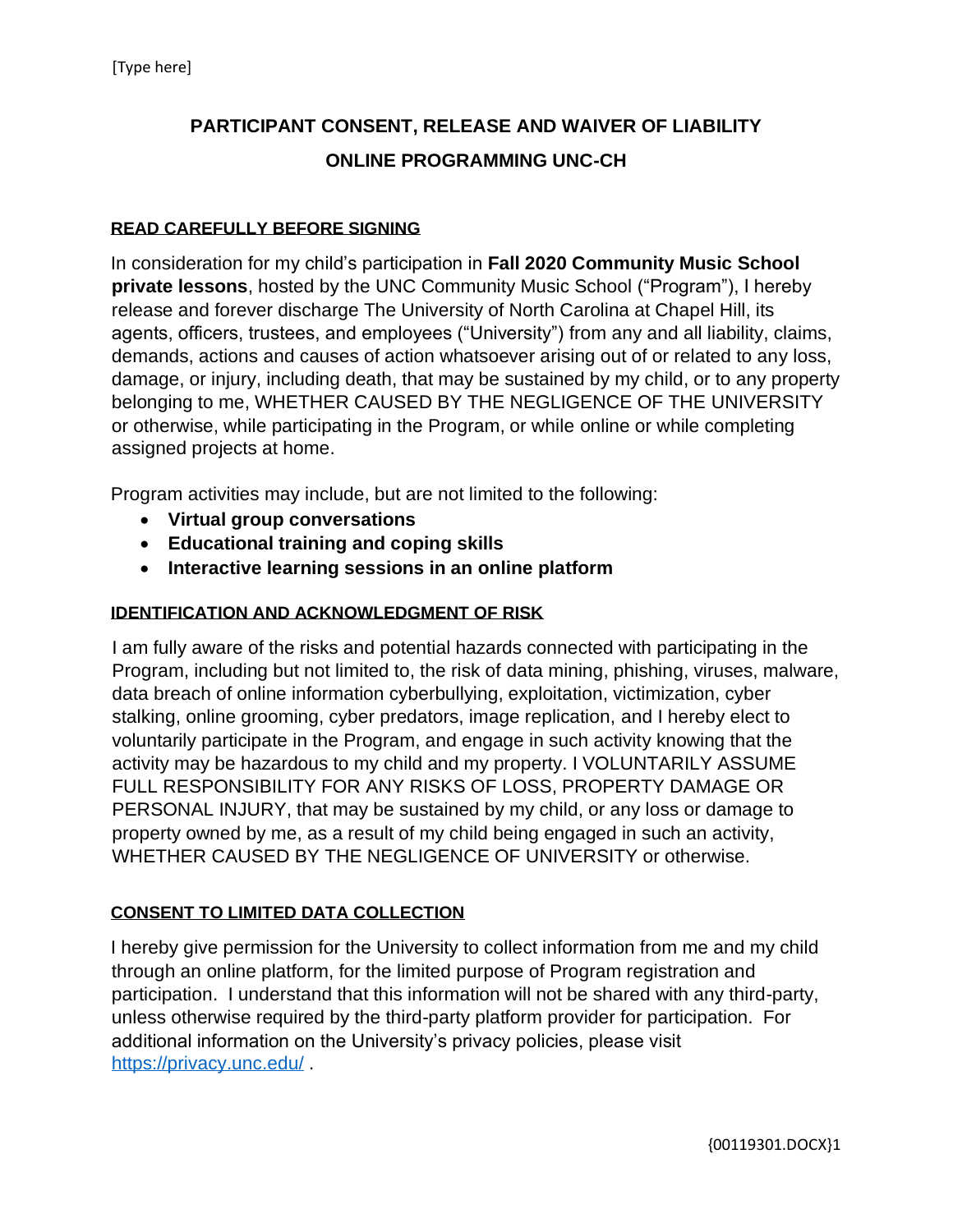### **CONSENT TO PHOTOGRAPHY AND RECORDING**

I further hereby authorize the University to photograph and video/audio record my child during the Program. I hereby grant the University the irrevocable right and permission to use video footage and/or still photos of me on the University's website and in promotional flyers, derivative works, or for any other similar purpose without compensation to me. I understand and agree that video footage and/or still photos of me may be placed on the Internet, including social media.

I understand and agree that I may be identified by name in printed, Internet or broadcast information that might accompany the photograph or video image of me. I agree that all such portraits, pictures, photographs, video and audio recordings and any reproductions thereof, and all plates, negatives, recording tape, and digital files shall remain the property of The University of North Carolina at Chapel Hill. I waive the right to approve the final product.

I hereby release and forever discharge The University of North Carolina at Chapel Hill, its agents, officers, trustees, and employees from any and all claims and demands arising out of or in connection with the use of said videos/images, including but not limited to, any claims for invasion of privacy, appropriation of likeness, or defamation.

## **RELEASE AND WAIVER OF LIABILITY**

I HEREBY EXPRESSLY RECOGNIZE AND ASSUME ALL RISKS ASSOCIATED WITH MY CHILD'S PARTICIPATION IN THE PROGRAM AND VOLUNTARILY RELEASE, WAIVE, DISCHARGE, COVENANT NOT TO SUE AND HOLD HARMLESS THE RELEASEES. I AGREE TO INDEMNIFY AND HOLD HARMLESS the RELEASEES from any loss, liability, damage or costs, including court costs and attorneys' fees, that may incur due to my child's participation in the Program WHETHER CAUSED BY THE NEGLIGENCE OF RELEASEES or otherwise. It is my express intent that this Participant Release, Consent and Waiver of Liability shall bind the members of my family and spouse, if I am alive, and my heirs, assigns and personal representative, if I am deceased, and shall be deemed as a RELEASE, WAIVER, DISCHARGE AND COVENANT NOT TO SUE the above-named RELEASEES. I hereby further agree that this Participant Release, Consent and Waiver of Liability shall be construed in accordance with the laws of the State of North Carolina.

IN SIGNING THIS PARTICIPANT CONSENT, RELEASE AND WAIVER OF LIABILITY, I ACKNOWLEDGE AND

REPRESENT THAT I have read the foregoing, understand it and sign it voluntarily as my own free act and deed; no oral representations, statements, or inducement, apart